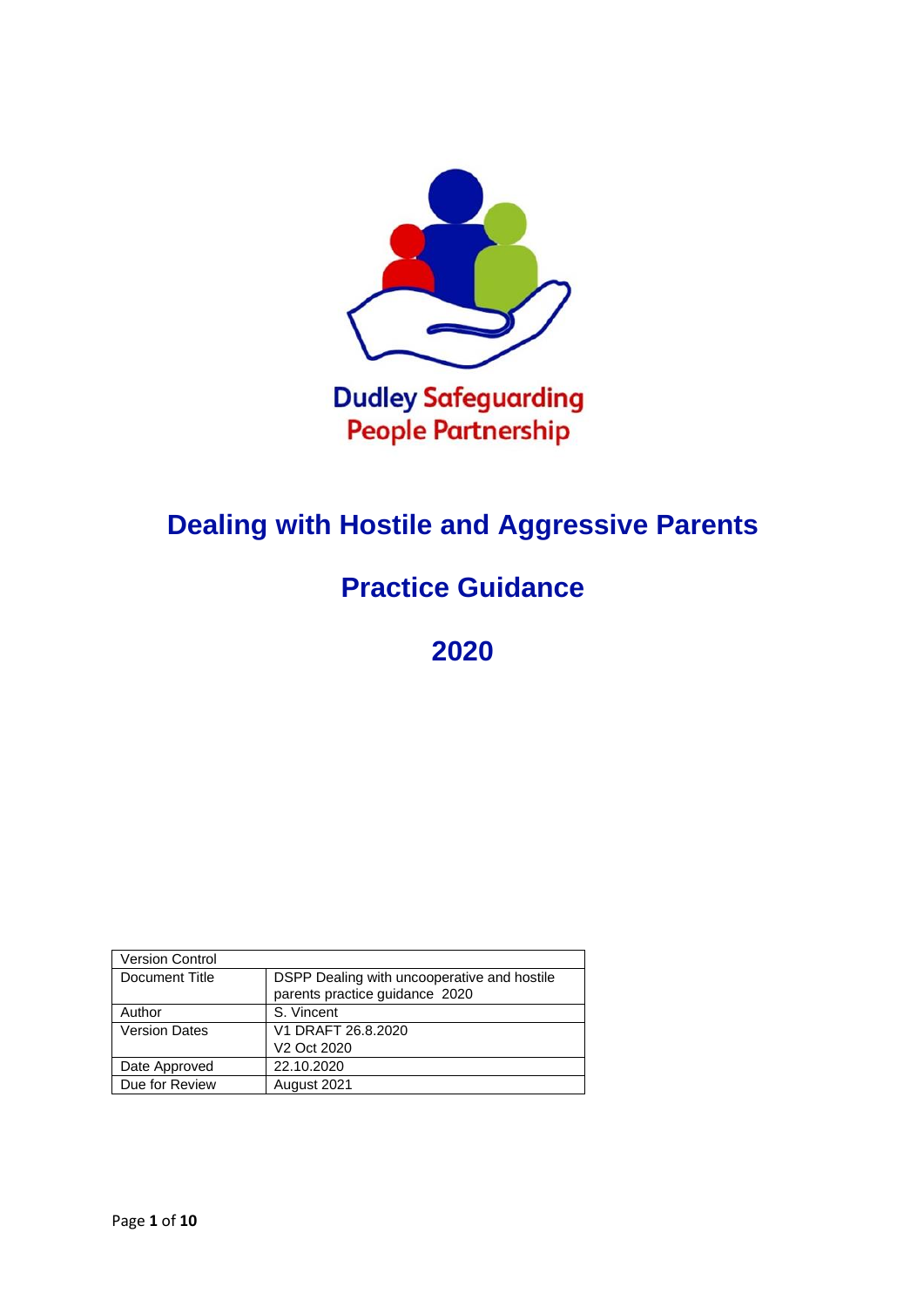## **Working with Uncooperative or Hostile Parents**

## **1. Introduction**

There can be a wide range of uncooperative behaviour by families towards professionals. From time to time agencies will come into contact with families whose compliance is apparent rather than genuine, or who are more obviously reluctant or sometimes angry or hostile to their approaches.

In extreme cases, professionals can experience intimidation, abuse, threats violence and actual violence. The child's welfare should remain paramount at all times and where professionals are too scared to confront the family, they must also consider what life is like for a child in the family.

All agencies should support their staff by:

- Ensuring professionals are trained for the level of work they are undertaking;
- Publishing a clear statement about unacceptable behaviour by those accessing their services (such as seen in hospitals and on public transport);
- Providing training to enable staff to respond as safely as possible to risky or hostile behaviour in their target client group;
- Supporting staff to work to their own professional code of conduct or their agency's code of conduct when responding to risky or hostile behaviour in their client group.

## **2. Principles of working with hostile parents**

- The child's needs are paramount and are central to all work with children and their families.
- Professionals involved in work with children and families should adopt positive and antidiscriminatory approaches to parents and carers so as to maximize the potential for a productive working relationship.
- Professionals and organisations have a duty of care to themselves and each other and as such must be mindful of their own safety and the safety of their colleagues.
- Issues of confidentiality must not undermine or compromise the welfare of children and this includes the sharing of information about parents or carers who behave aggressively towards workers.
- Non-cooperation and non-compliance result in ineffective interventions and inhibit change. As such, behaviour that may appear passive should be viewed as obstructive and compromising the welfare of the child.
- Complaints about workers, whether justified or not, from the parent or carer need to be considered separately from any concern the worker has about risk.

### **3. Definitions**

For the purposes of this guidance the following definitions are used.

**Hostile and threatening behaviour:** Behaviour, action, or attitude that is expressed physically, verbally, or symbolically and manifested by destructive acts directed toward oneself or against others.

**Non-compliance/Uncooperative Behaviour:** The failure or refusal to follow, or the sabotaging of, plans designed to safeguard children or adhere to the advice or required actions of professionals.

There are four types of uncooperative behaviours:

### •**Ambivalence**: For example

 $\checkmark$  When people are always late for appointments, or repeatedly make excuses for missing them;

Page **2** of **10**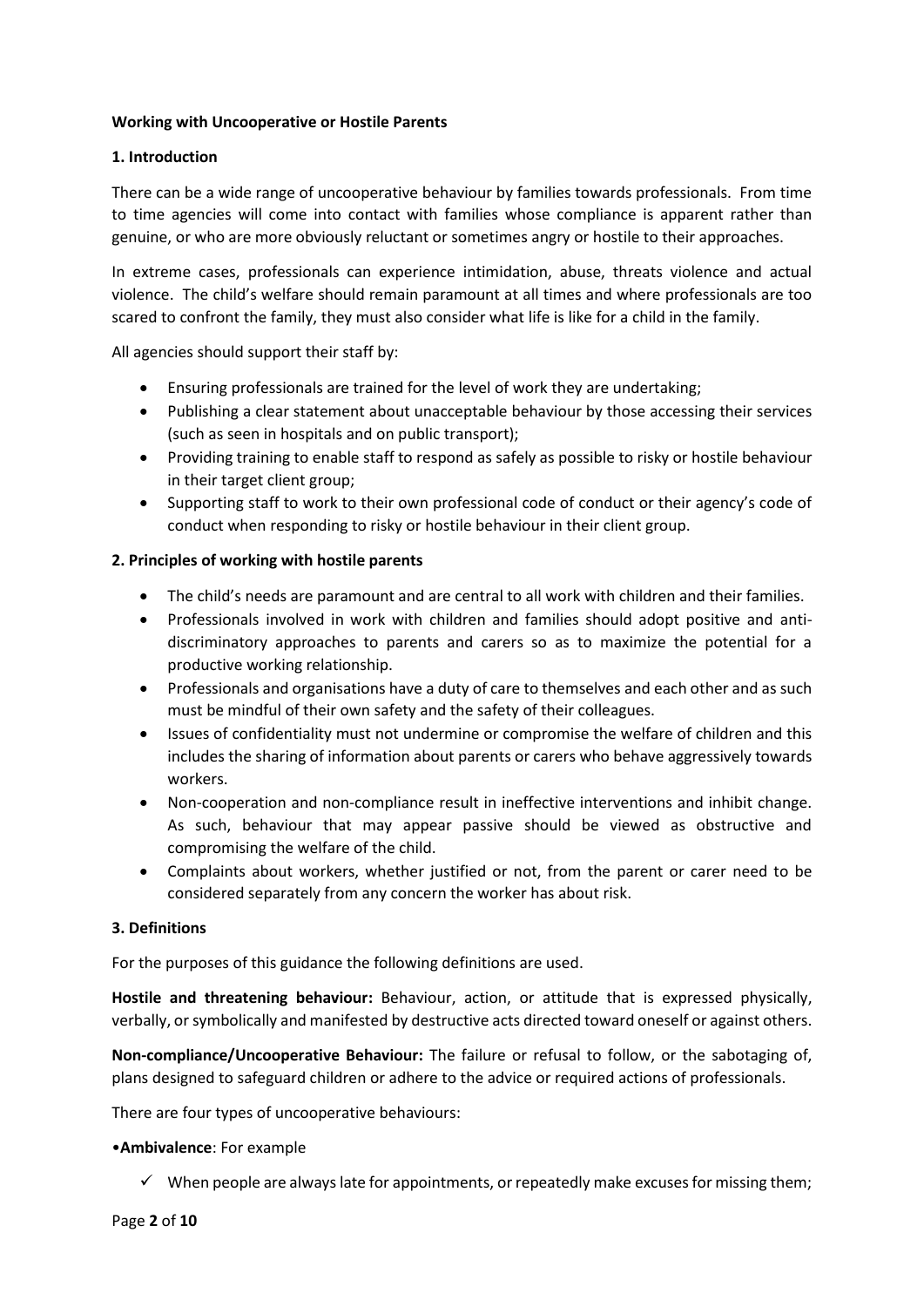$\checkmark$  When they change the conversation away from uncomfortable topics and when they use dismissive body language.

Ambivalence is the most common reaction and may not amount to uncooperativeness. Many service users are ambivalent at some stage in the helping process which is related to the dependence involved in being helped by others. It may reflect cultural differences, being unclear what is expected, or poor experiences of previous involvement with professionals. Ambivalence may need to be acknowledged, but it can be worked through.

•**Avoidance**: a very common method of uncooperativeness, including

- $\checkmark$  Avoiding appointments,
- $\checkmark$  Missing meetings, and
- $\checkmark$  Cutting visits short due to other apparently important activity (often because the prospect of involvement makes the person anxious and they hope to escape it).

They may have difficulty, have something to hide, resent outside interference or find staff changes another painful loss. They may face up to the contact as they realise the professional is resolute in their intention, and may become more able to engage as they perceive the professional's concern for them and their wish to help;

### •**Confrontation**: includes

- $\checkmark$  Challenging professionals,
- $\checkmark$  Provoking arguments,
- $\checkmark$  Extreme avoidance (e.g. not answering the door as opposed to not being in) and often indicates a deep-seated lack of trust leading to a 'fight' rather than 'flight' response to difficult situations.
- $\checkmark$  Persistent intimidating action such as repeated complaints about the worker.

Parents may fear (perhaps realistically) that their children may be taken away or may be reacting to them having been taken away. They may have difficulty in consistently seeing the professional's good intent and be suspicious of their motives. It is important for the professional to be clear about their role and purpose, demonstrate a concern to help, but not to expect an open relationship to begin with. However, the parent's uncooperativeness must be challenged, so they become aware the professional / agency will not give up. This may require the professionals to cope with numerous displays of confrontation and aggression until eventual co-operation may be achieved.

**Caution**: Where these indicators appear to be relevant the professional should consider if the parent or carer fully understands the reason for their involvement and the clarity with which their role is understood. Workers, Managers and Chairs of statutory meetings must always challenge the belief that the parent or carer is cooperating by actively seeking and evaluating the evidence to support the assertion

### •**Violence**: May include

- $\checkmark$  Shouting and verbal intimidation ("I know where you live")
- $\checkmark$  Threats to harm or kill
- $\checkmark$  Entering the professional's personal space
- $\checkmark$  Threatening and intimating language and or body posture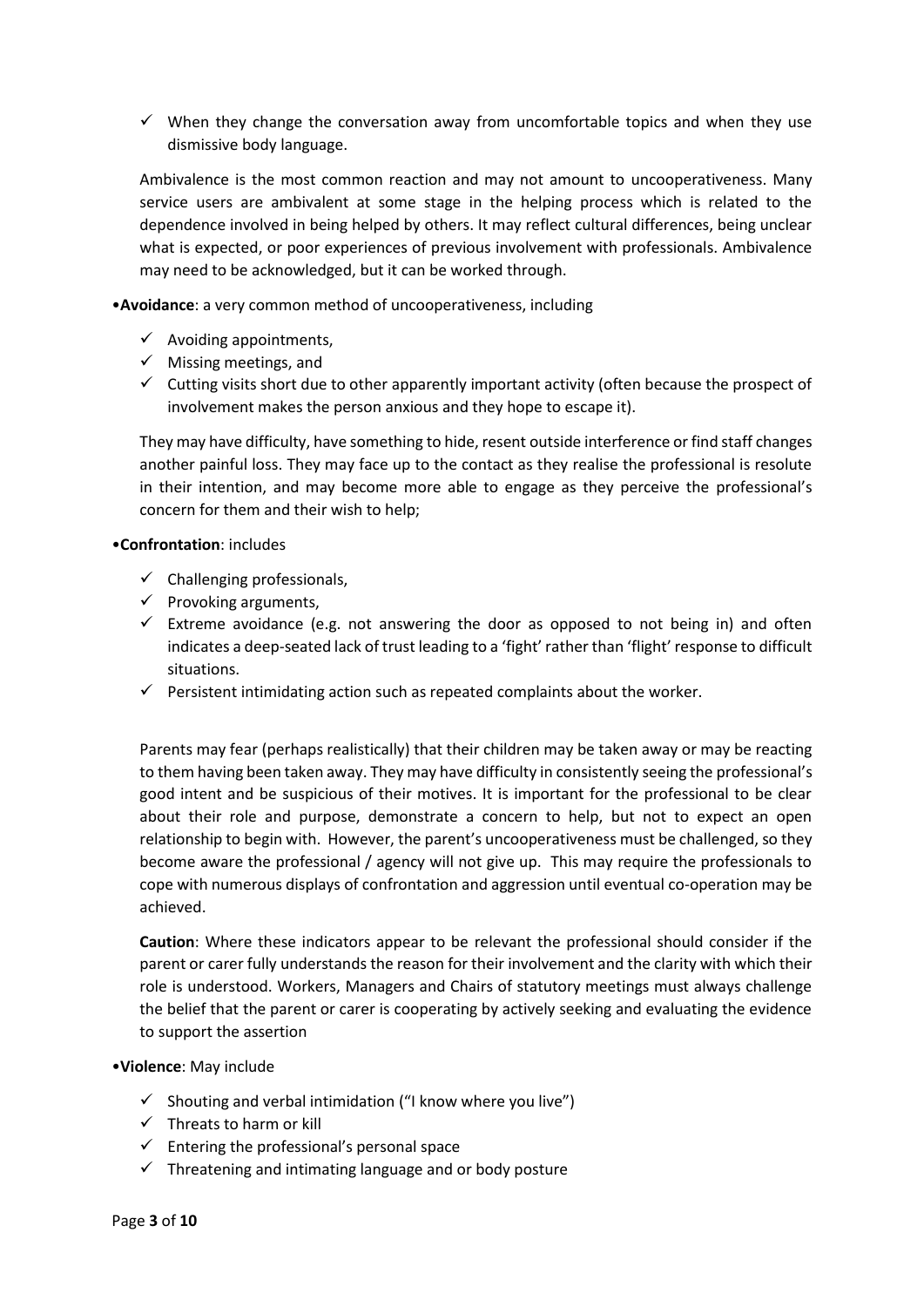Threatened or actual violence by a small minority of people is the most difficult of uncooperative behaviours for the professionals to engage with. It may reflect a deep and longstanding fear and projected hatred of authority figures. People may have experience of getting their way through intimidation and violent behaviour. The professional should be realistic about the child or parent's capacity for change in the context of an offer of help with the areas that need to be addressed.

**Caution**: the impact of this behaviour on professionals will vary but can greatly affect their ability to accurately assess risk, make good decisions and judgments, interpret other family information, and make meaningful interventions.

Recognition of Hostility and Non-Compliance

Factors associated or contributing to hostility and non-compliance include:

- Isolation
- Stress and violent experiences in childhood
- Disinhibiting effects of alcohol and certain drugs
- Mental illness
- Some psychotic states
- Sensory impairment
- Medical or social history indicating a low tolerance or frustration and the potential for violence.

Situations associated with resistance and non-compliance include:

- Child protection enquiries
- Removal of child into care
- Domestic violence
- Previous threats of violence
- Presence of weapons
- Potentially dangerous animals (snakes/large dogs)

### **4. Impact on practice/assessment**

Accurate information and a clear understanding of what is happening to a child within their family and community are vital to any assessment. The usual and most effective way to achieve this is by engaging parents and children, reaching a shared view of what needs to change and what support is needed, and jointly planning the next steps.

Engaging with a parent who is resistant or even violent and/or intimidating is more difficult. The behaviour may be deliberately used to keep professionals from engaging with the parent or child, or can have the effect of keeping professionals at bay. There may be practical restrictions to the ordinary tools of assessment (e.g. seeing the child on their own, observing the child in their own home etc). The usual sources of information/alternative perceptions from other professionals and other family members may not be available because no-one can get close enough to the family.

### **5. Impact on assessment and care of the child**

The professional needs to be mindful of the impact the hostility to outsiders may be having on the day-to-day life of the child.

Professionals should consider: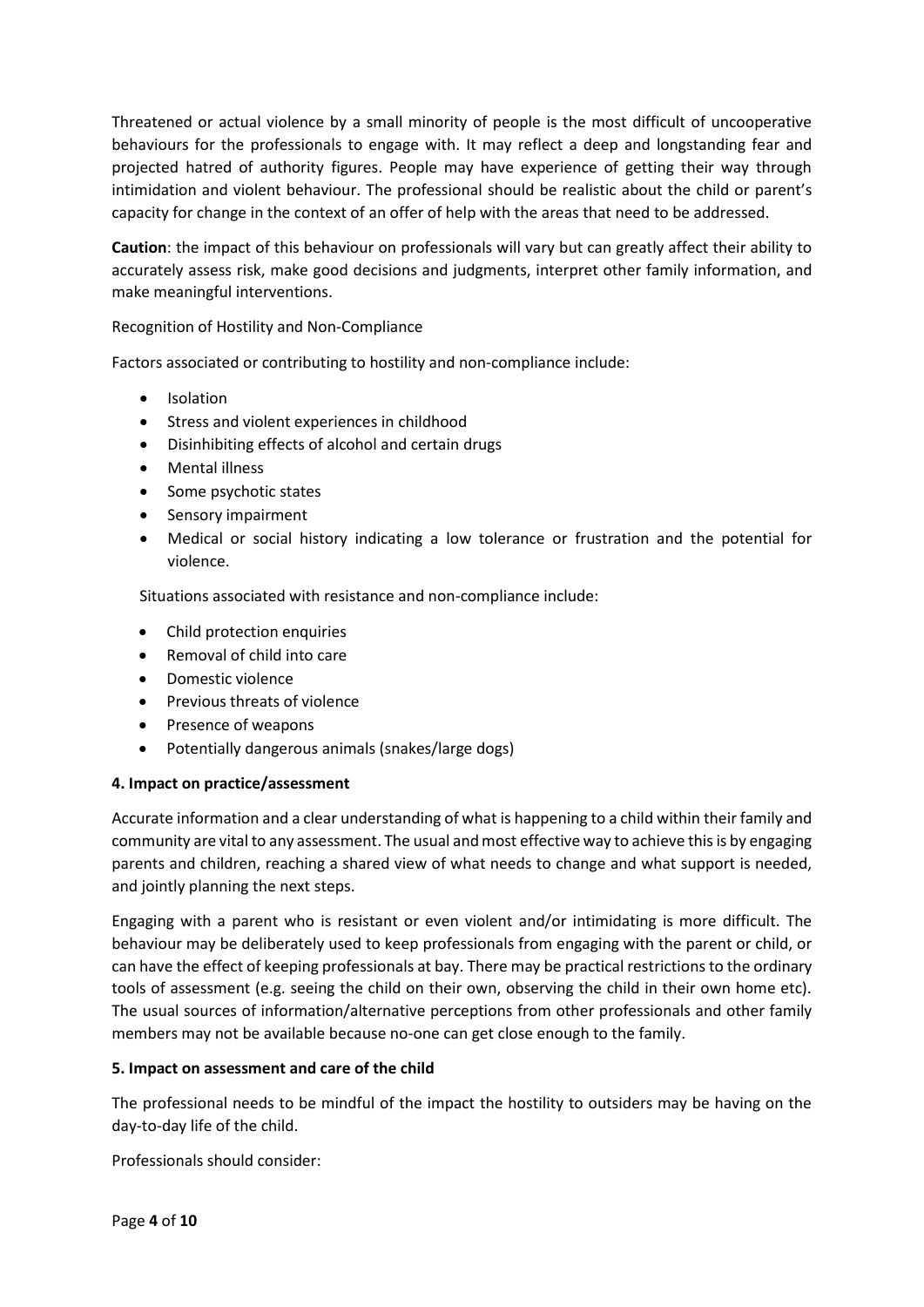- Whether the child is keeping 'safe' by not disclosing issues to professionals
- Whether the child has learned to appease and minimise
- Whether the child is blaming himself or herself
- What message the family is getting if the professional/agency fail to challenge the parent(s).

## **6. Impact on assessment of the adults**

In order to assess to what extent the hostility of the parent(s) is impacting on the assessment of the child, professionals should consider whether they are:

- Colluding with the parent(s) by avoiding conflict
- Filtering out or minimising negative information
- Conversely, placing undue weight on positive information (the 'rule of optimism') and only looking for positive information
- Keeping quiet about worries and not sharing information about risk and assessment with others in the inter-agency network or with managers
- Focusing on the parent's needs, not the child's
- Not asking to see the child alone

Professionals and their supervisors should constantly consider the question:

# **What might the children have been feeling as the door closes behind a professional leaving the family home?**



Professionals should explicitly identify and record what area of assessment/care are difficult to achieve and why, and record what plan of action is to be taken.

The presence of violence or intimidation needs to be included in any assessment of risk to the child living in such an environment.

### **7. Impact on Multi Agency Work**

Sometimes parents may be hostile to specific agency or individual. If the hostility is not universal, then agencies should seek to understand why this might be and learn from each other. In these cases there is a risk are of "splitting" between the professionals/agencies, with tensions and disagreement taking the focus from the child.

Where hostility towards most agencies is experienced, this needs to be managed on an inter-agency basis otherwise the results can be as follows:

- Everyone 'backs off', leaving the child unprotected
- The family is 'punished' by withholding of services as everyone 'sees it as a fight', at the expense of assessing and resolving the situation for the child
- There is a divide between those who want to appease and those who want to oppose or everyone colludes.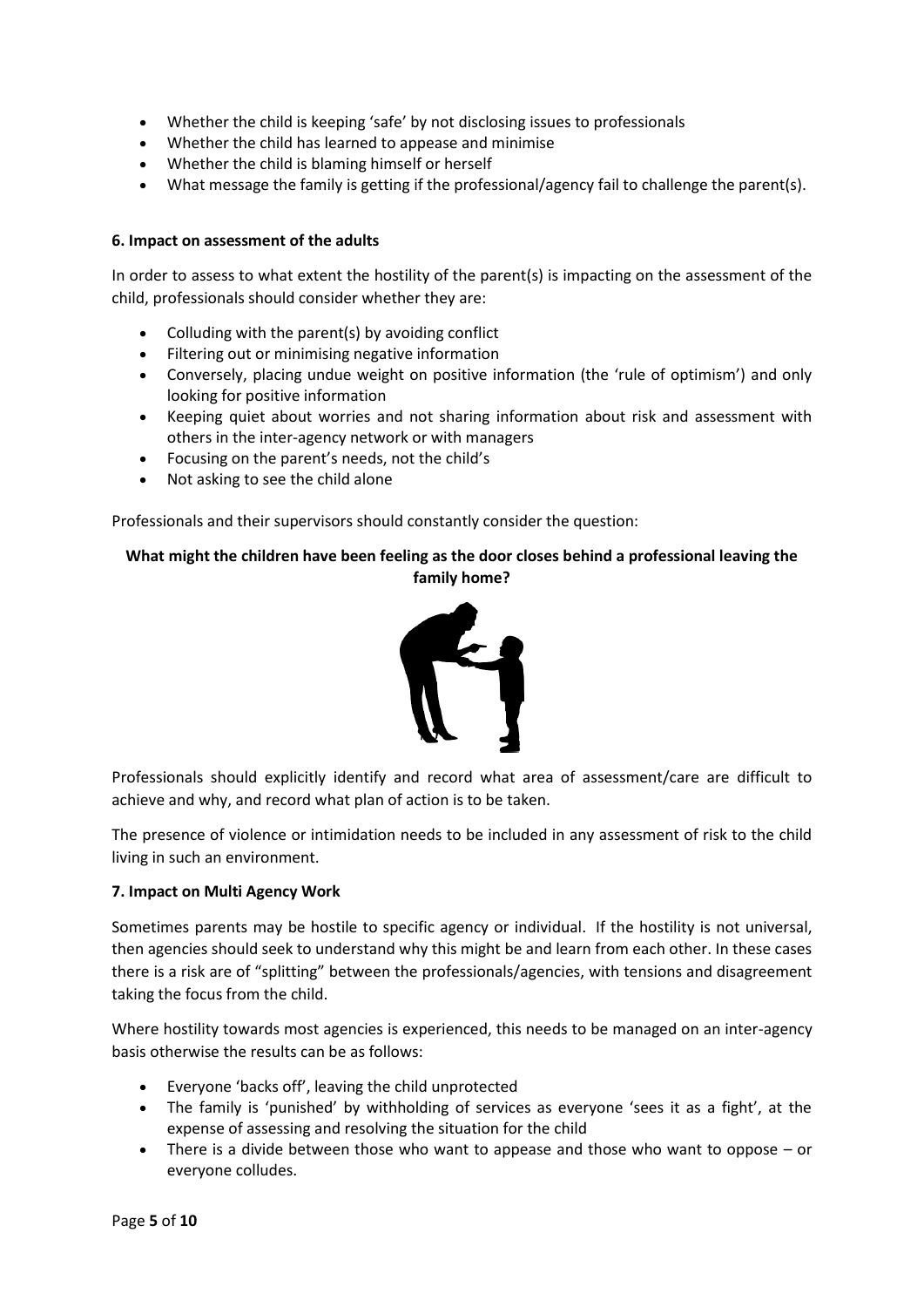## **8. Ensuring effective multi-agency working**

Any professional or agency faced with incidents of threats, hostility or violence should routinely consider the potential implications for any other professional or agency involved with the family in addition to the implications for themselves and should alert to the nature of the risks. **Information sharing is crucial to protect professionals and children**

## **9. Sharing information**

There are reasonable uncertainties and need for care when considering disclosing personal information about an adult.

Concerns about the repercussions from someone who can be hostile and intimidating can become an added deterrent to sharing information. However, information sharing is pivotal, and also being explicit about experiences of confronting hostility/intimidation or violence should be standard practice.

## **10. Supervision and support**

- Each agency should have a supervisory system in place that is accessible to the professional and reflects practice needs. Supervision discussions should focus on any hostility being experienced by professionals or anticipated by them in working with families and should address the impact on the professional and the impact on the work with the family.
- Managers should encourage a culture of openness, where their professionals are aware of the support available within the team and aware of the welfare services available to them within their agency. Managers must ensure that staff members feel comfortable in asking for this support when they need it. This includes ensuring a culture that accepts no intimidation or bullying from service users or colleagues. A 'buddy' system within teams may be considered as a way of supporting professionals.
- Professionals must feel safe to admit their concerns knowing that these will be taken seriously and acted upon without reflecting negatively on their ability or professionalism.
- Discussion in supervision should examine whether the behaviour of the service user is preventing work being effectively carried out. It should focus on the risk factors for the child within a hostile or violent family and on the effects on the child of living in that hostile or aggressive environment.
- An agreed action plan should be drawn up detailing how any identified risk can be managed or reduced. This should be clearly recorded in the supervision notes. The action plan should be agreed prior to a visit taking place.
- The professional should prepare for supervision and bring case records relating to any violence/threats made. They should also be prepared to explore 'uneasy' feelings, even where no overt threats have been made. Managers will not know about the concerns unless the professional reports them. By the same token, managers should be aware of the high incidence of under reporting of threats of violence and should encourage discussion of this as a potential problem.

Health and safety should be a regular item on the agenda of team meetings and supervisions. In addition, group supervision or team discussions can be particularly useful to share the problem and debate options and responsibilities.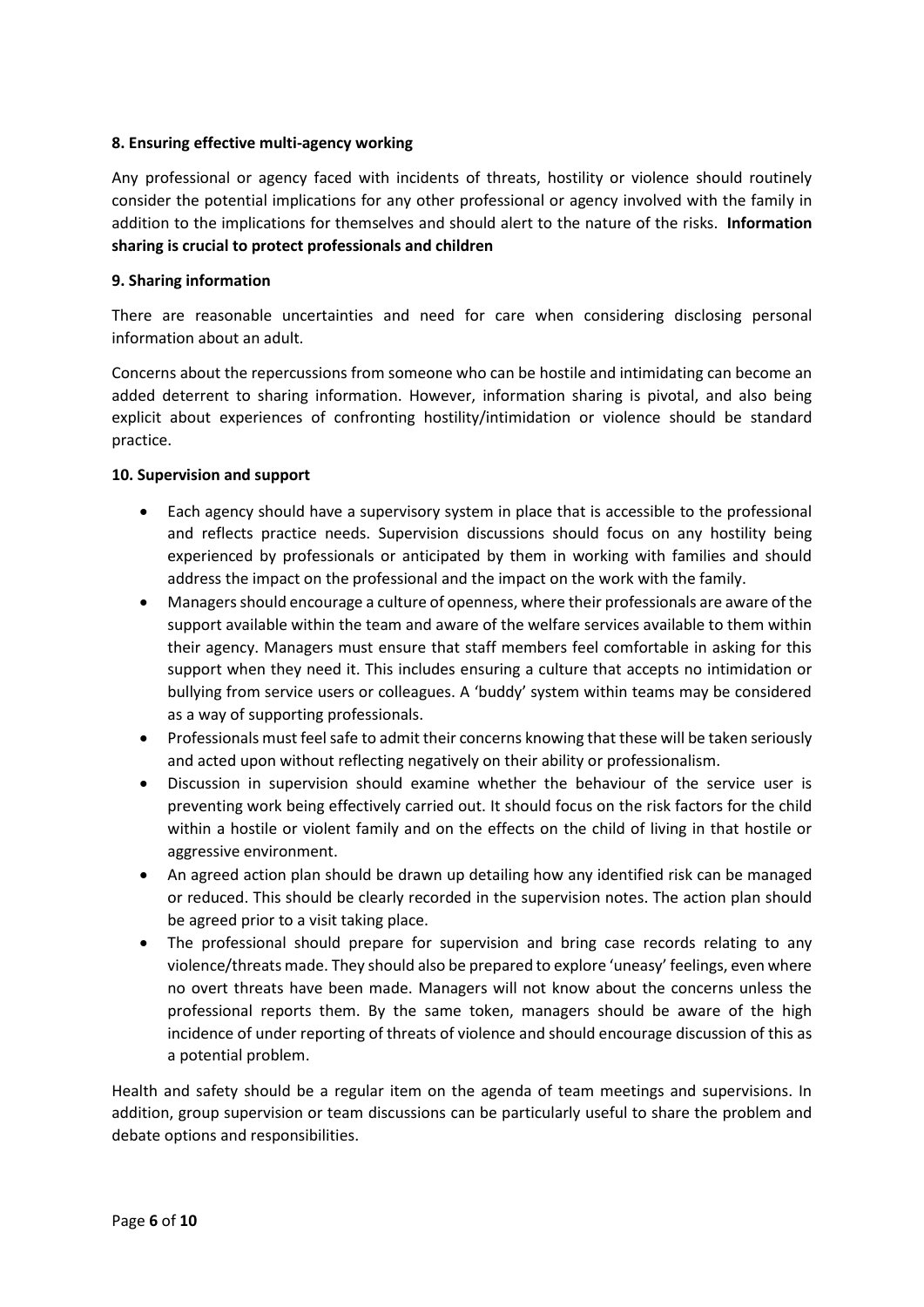Files and computer records should clearly indicate the risks to professionals, and mechanisms to alert other colleagues to potential risks should be clearly visible on case files.

## **11. Multi-agency meetings**

Working with hostile and uncooperative parents is complex and for meetings to be successful the following questions should be considered:

- Discussing with the chair the option of excluding the parents if the quality of information shared is likely to be impaired by the presence of threatening adults;
- Convening a meeting of the agencies involved to share concerns, information and strategies and draw up an effective work plan that clearly shares decision-making and responsibilities. If such meetings are held, there must always be an explicit plan made of what, how and when to share what has gone on with the family. Confidential discussions should remain so (shared on a need to know basis only) and there are legal obligations to consider in any event (e.g. Data Protection Act 1998/GDPR regulations 2018). The aim should always be to empower professionals to become more able to be direct and assertive with the family without compromising their own safety and being mindful that in relation to safeguarding, GDPR does not prevent, or limit, the sharing of information for the purposes of keeping children safe.
- Convening a meeting to draw up an explicit risk reduction plan for professionals and in extreme situations, instituting repeat meetings explicitly to review the risks to professionals and to put strategies in place to reduce these risks:
- Joint visits with police, colleagues or professionals from other agencies:
- Debriefing with other agencies when professionals have experienced a frightening event.

Although working with hostile families can be particularly challenging, **the safety of the child is the first concern**.

# *If professionals are too scared to confront the family, consider what life is like for the child.*

# **12. Response to Uncooperative or Hostile Families**

When a professional begins to work with a family who is known, or discovered, to be uncooperative, the professional should make every effort to understand why a family may be uncooperative or hostile. This entails considering all available information, including whether a previous assessment has been completed and whether the family have a lead professional to co-ordinate the care or plan.

When working with uncooperative parents, professionals in all agencies can improve the chances of a favourable outcome for the child/ren by:

- Keeping the relationship formal but collaborative giving clear indications that the aim of the work is to achieve the best for their child/ren
- Clearly stating professional and/or legal authority
- Continuously assessing the motivations and capacities of the parent/s to respond cooperatively in the interests of their child/ren
- Confronting uncooperativeness or hostility when it arises, in the context of improving the chances of a favourable outcome for the child/ren
- Engaging with regular supervision to ensure that progress with the family is maintained and appropriate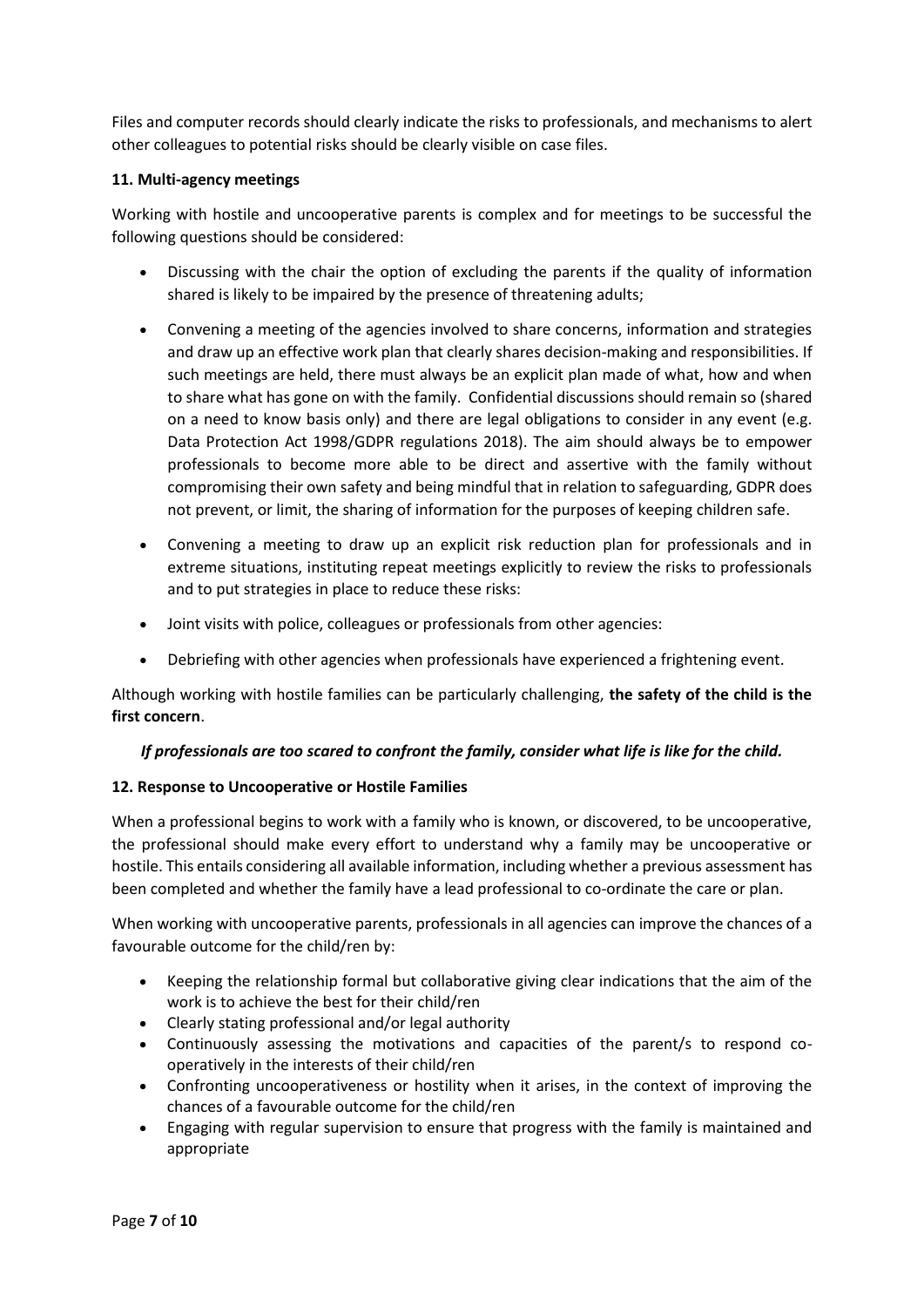- Seeking advice from experts (e.g. police, mental health specialists) to ensure progress with the family is appropriate
- Helping the parent to work through their underlying feelings at the same time as supporting them to engage in the tasks of responsible child care
- Being alert to underlying complete resistance (possibly masked by superficial/disguised compliance) despite every effort being made to understand and engage the parent/s
- Being willing to take appropriate action to protect the child/ren (despite this action possibly giving rise to a feeling of personal failure by the professional in their task of engaging the parent/s)

# **13. Respecting families**

Families may develop increased resistance or hostility to involvement if they perceive the professional as disrespectful and unreliable or if they believe confidentiality has been breached outside the agreed parameters.

Professionals should be aware that some families, including those recently arrived from abroad, may be unclear about why they have been asked to attend a meeting or why the professional needs to see them. They may not be aware of roles that different professionals and agencies play and may not be aware that the local authority and partner agencies have a statutory role in safeguarding children, which in some circumstances override the role and rights of parents (e.g. child protection).

Professionals should seek expert help and advice in gaining a better understanding, when there is a possibility that cultural factors are making a family resistant to having professionals involved. Professionals should be:

- Aware of dates of the key religious events and customs
- Aware of the cultural implications of gender
- Acknowledge cultural sensitivities and taboos e.g. dress codes
- Professionals may consider asking for advice from local experts, who have links with the community. In such discussions the confidentiality of the family concerned must be maintained.

Professionals who anticipate difficulties in engaging with a family may want to consider the possibility of having contact with the family jointly with another person in whom the family has confidence. Any negotiations about such an arrangement must be underpinned by the need for confidentiality in consultation with the family.

Professionals need to ensure that parents understand what is required of them and the consequences of not fulfilling these requirements, throughout. Professionals must also consider whether:

- A parent has a low level of literacy, and needs verbal rather than written communication
- A parent needs translation and interpretation of all or some communication into their own language
- It would be helpful to a parent to end each contact with a brief summary of what the purpose has been, what has been done, what is required by whom and by when
- The parent is aware that relevant information/verbal exchange is recorded

### **14. Dealing with Hostility and Violence**

Despite sensitive approaches by professionals, some families may respond with hostility and sometimes this can lead to threats of violence and actual violence. It is critical both for the professional's personal safety and that of the child that risks are accurately assessed and managed.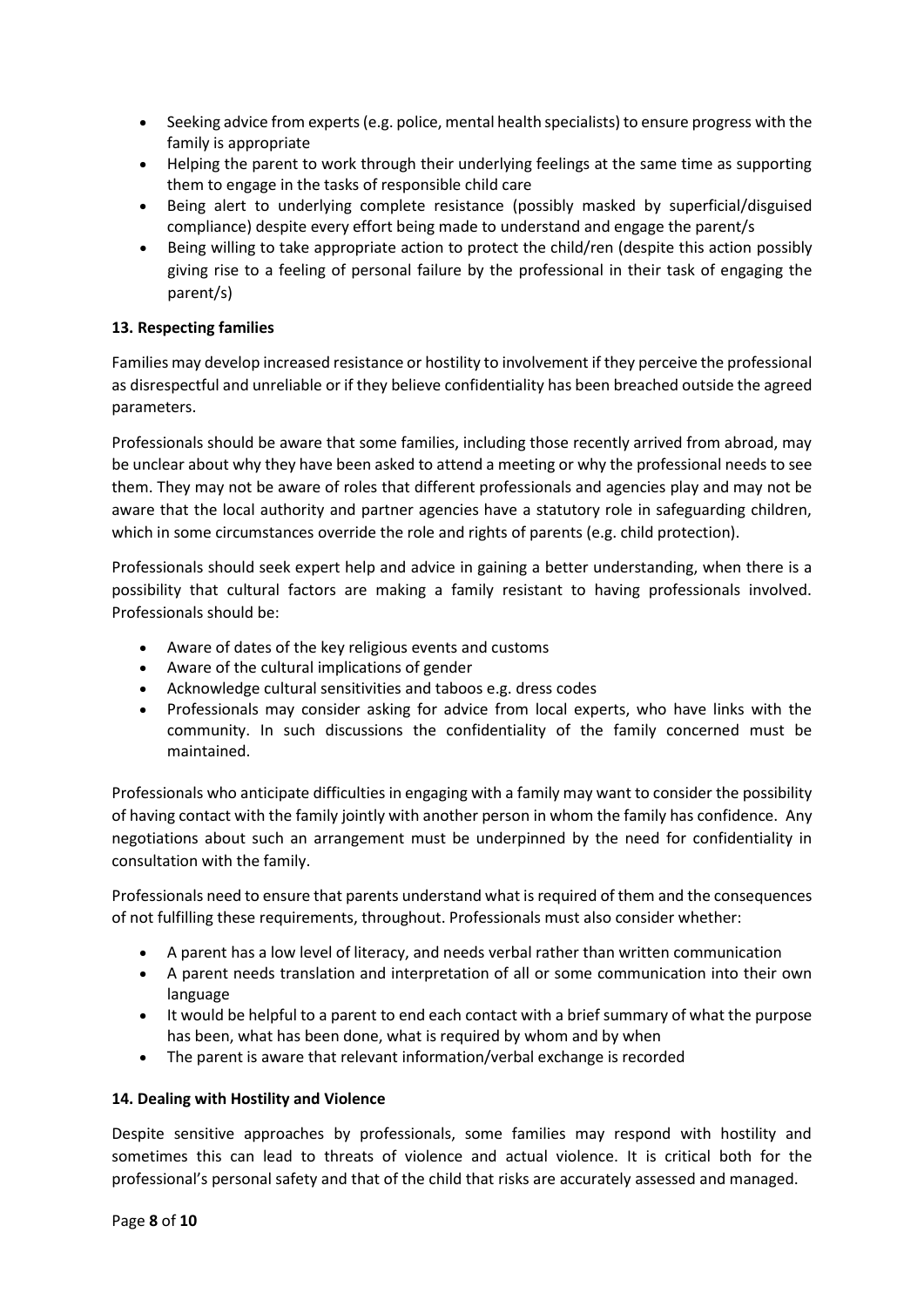Threats can be covert or implied (e.g. discussion of harming someone else), as well as obvious. In order to make sense of what is going on in any uncomfortable exchange with a parent, it is important that professional are aware of the skills and strategies that may help in difficult and potentially violent situations.

## **15. Making sense of hostile responses**

Professionals should consider whether:

- They are prepared that the response from the family may be angry or hostile. They should ensure they have discussed this with their manager and planned strategies to use if there is a predictable threat (e.g. an initial visit with police to establish authority, joint visit with another professional). **Again consider that if a joint visit is advised, particularly with police…..what are the risks to the child/ren**
- They may have aggravated the situation by becoming angry or acting in a way that could be construed as being patronising or dismissive
- The hostility is a response to frustration, either related or unrelated to the professional visit;
- The parent needs to complain, possibly with reason
- The parent's behaviour is deliberately threatening /obstructive/abusive or violent
- The parent is aware of the impact they are having on the professional
- They are so used to aggression, they do not appreciate the impact of their behaviour
- This behaviour is normal for this person (which does not make it acceptable)
- The professional's discomfort is disproportionate to what has been said or done
- The professional is taking this personally in a situation where hostility is aimed at the agency

## **16. Impact on professionals of hostility and violence**

Working with potentially hostile and violent families can place professionals under a great deal of stress and can have physical, emotional and psychological consequences, which may impact on their capacity to make effective decisions.

### **17. Keeping professionals safe**

Professionals have a responsibility to plan for their own safety, just as the agency has the responsibility for trying to ensure their safety. Professionals should consult with their line manager to draw up plans and strategies to protect their own safety and that of other colleagues. There should be clear protocols for information sharing (both internal and external). Agencies should ensure that staff and managers are aware of where further advice can be found.

If threats and violence have become a significant issue for a professional, the line manager should consider how the work could safely be progressed, document their decision and the reason for it.

Awareness that threat of violence constitute a criminal offence and the agency must take action on behalf of staff (i.e. make a complaint to the police).

Managers have a statutory duty to provide a safe and working environment for their employees under the Health and Safety at Work legislation.